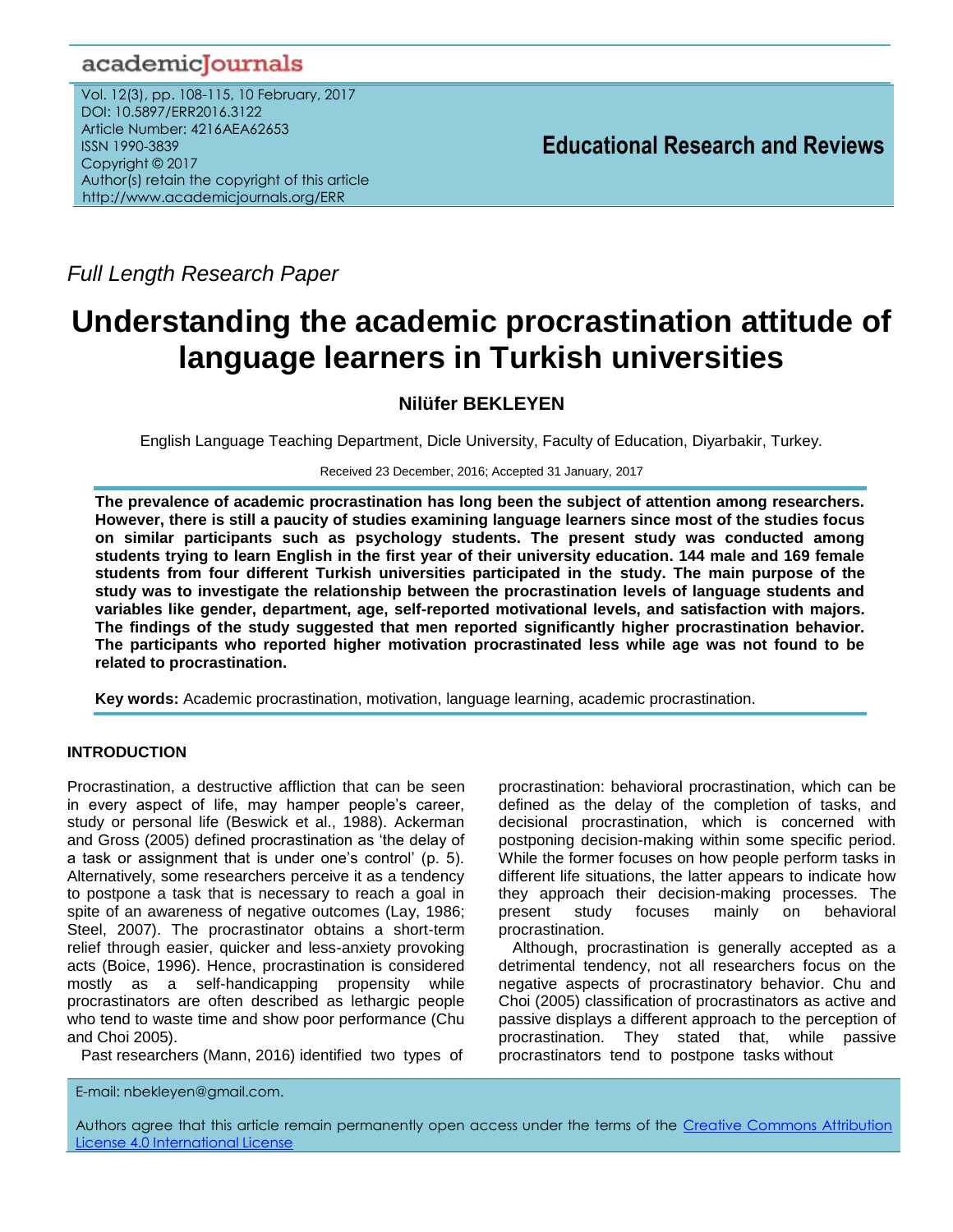originally intending to do so, active procrastinators defer tasks intentionally since they work better under pressure. Chu and Choi (2005) also reflected that active procrastinators shared more with non-procrastinators because of their intentions of meeting the deadlines and performing the task satisfactorily. They had the control of their work and time as well as self-efficacy. Similarly, a study by Cao (2012) found that graduate students, identified as procrastinators did not always lose control of their work since they tended to procrastinate when they felt more confident with their abilities to accomplish academic tasks. Nevertheless, the bulk of the procrastination research findings focuses mainly on its detrimental effects and does not consider any of its functional aspects.

Procrastination is known to be prevalent within the academic contexts. As detected in a study conducted by Klassen et al. (2008), it took longer for procrastinators to begin important assignments. In addition, they were less confident in their capability of regulating their own learning that resulted in lower class grades and lower GPAs. A number of researchers (Cao, 2012; Perrin et al. 2011) have examined the procrastinatory behaviors of college students. In a study conducted by Solomon and Rothblum (1984), students reported that they procrastinated on writing a term paper (46%), studying for exams (27.6%), and reading weekly assignments (30.1%). Such delays within the academic context are labeled academic procrastination. Steel and Klingsieck (2016) defines this term as "to voluntarily delay an intended course of study-related action despite expecting to be worse off for the delay" (p. 37). The term "student procrastination" has been used interchangeably with the term "academic procrastination".

The relationship between procrastination and academic performance has been examined in a large number of studies. Although, some researchers have not identified any negative relationships between procrastination and academic achievement (Lay, 1986; Pychyl et al., 2000), a large number of studies have reported negative effects of procrastination on learning and achievement (Burka and Yuen, 1990; Cao, 2012; Knaus, 1998; Onwuegbuzie, 2000; van Eerde, 2003). As suggested by Kim and Seo (2015) in their meta-analysis pertaining to the relationship between procrastination and academic performance, the inconsistent results may have stemmed from different reasons such as the use of small samples, different measures, self-report data or different demographic characteristics of the learners.

After a thorough examination of the related literature, Steel (2007) classified the causes and correlates of procrastination under four major sections: task characteristics, individual differences, outcomes and demographics. Task characteristics are related to the nature of the task whereas, individual differences are clustered into different components: neuroticism, trait extraversion*,* agreeableness, intelligence/aptitude and conscientiousness. The outcomes are listed as mood and performance, considering procrastination may affect the students' anxiety levels as well as their success levels. Steel also reported three possible demographic factors that can be associated with procrastination: age, gender and year. That is, people are likely to procrastinate less as they get older and when gender differences are taken into consideration, it is observed that men tend to procrastinate more. The year of the study is also an important factor since newer studies find higher levels of procrastination.

Other researchers have linked procrastination to a large number of factors such as perfectionism (Burka and Yuen, 1990; Flett et al., 1992; Hewitt and Flett, 2007), personality traits such as self-esteem, self-regulation and self-efficacy (Klassen et al., 2008), metacognitive beliefs (Fernie and Spada, 2008) and motivation (Katz et al.,2014). Among all the factors, motivation has an important place since a large number of studies focused on the correlation between motivation and academic procrastination. According to the Temporal Motivation Theory (TMT), procrastination is more likely to occur if the outcome of an unpleasant activity like writing an essay proposes rewards in the distant future (Steel and Klingsieck, 2016). Similarly, Çavuşoğlu and Karataş (2015) indicate that both intrinsic and extrinsic motivations are direct predictors of academic procrastination.

The role of gender in procrastinatory behavior has been explored in a number of studies. In a study conducted by Özer et al. (2009), significant gender difference was found, with men procrastinating more (2009). Van Eerde (2003) detected only a weak relationship between gender and procrastination, with men showing procrastinatory behaviors slightly more than women. Similarly, Steel (2007) found that men procrastinated slightly more than women did, yet, the difference was not significant. In their study, performed with Turkish participants, Klassen and Kuzucu (2009) concluded that adolescent boys were more likely to spend their time with electronic media (watching TV, emailing, going on-line, and, in particular, playing computer games), while girls were most generally expected to read books, magazines and newspapers.

The present study examines the academic procrastination of language learners. The main impetus for the study came from the scarcity of studies in the literature on the academic procrastination of language learners. Hence, the main purpose of the study is to examine the academic procrastination levels of language learners. Learning a foreign language requires hard work and dedication, especially if the students do not live in a country in which the target language is the medium of communication. As in the case of the English language learners in Turkey, in such situations, the students do not find the opportunity to communicate with native English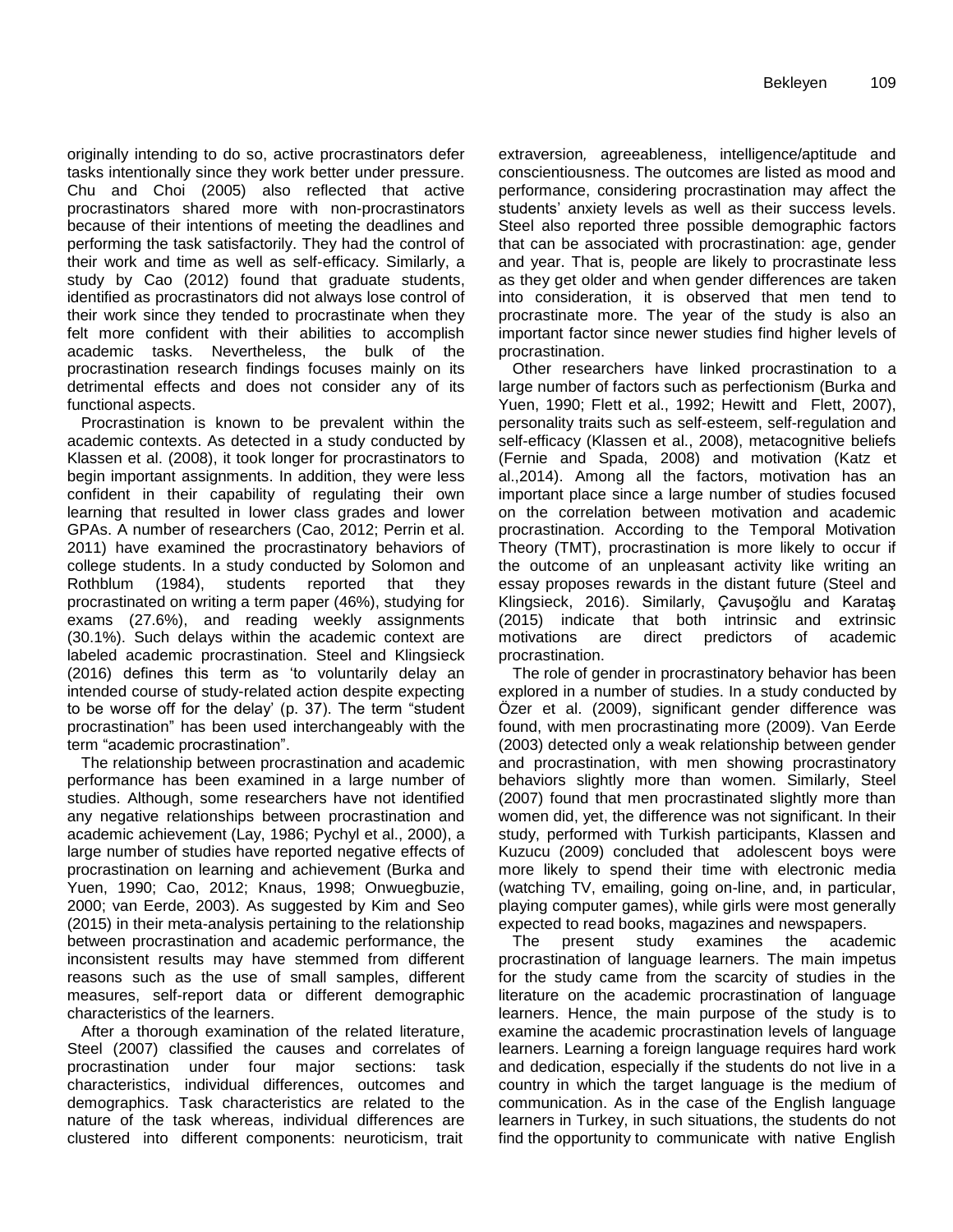speakers. To improve their language skills, they need to fulfill many tasks such as listening to audio materials, reading texts of different levels, writing essays in English or performing speaking activities in and outside of the class. Since language learning requires the fulfillment of so many tasks, an examination of the procrastinatory behaviors of language learners may shed light on the language learning behaviors of students.

In addition to a number of factors such as study field, gender, age and self-reported motivation, the study also examined the effect of the students' satisfaction with their majors on their procrastination scores. Here, it is crucial to give information on the National University Entrance Exams (UEE) in Turkey. Since this exam is rather competitive, students do not always have full control on the subject they will study. Their scores in the exam is the major determiner of the university, faculty and department that they will attend. Since a large number of students take the test every year and it requires hard work to get a high score, the students may sometimes end up with a field they do not actually want to be. Most of the time, these students continue their education because of not having a better option. This has been considered among the factors that may affect the procrastination scores of students. Therefore, students" satisfaction with their majors was one of the variables that have been examined in this study.

#### **METHOD**

The present study aims to investigate the procrastination levels of English language learners attending the language classes in four universities in the Southeastern Region of Turkey. The following research questions have been sought within this study:

1. What level of academic procrastination do the language learners have?

2. What is the nature of the relationship between the students" majors and their procrastination scores?

3. Do the students" academic procrastination scores correlate with factors such as gender, age, self-reported motivation and satisfaction with their prospective fields of study?

#### **Participants**

The participants of the study were college students that were enrolled in different departments: Economics, Turkish Literature, British Literature, English Language Teaching, Engineering (Computer Engineering, Mechanical Engineering, Electronic Engineering, Civil Engineering, Bioengineering, Metallurgy Engineering), Philosophy, History of Art and Anthropology. According to the regulations in Turkish universities, if students are to take some (or in some cases all) of their lessons in English during their university education and their language proficiency levels are not found to be adequate after a language test, they are offered English courses for one year at the beginning of their university education. Therefore, during the year in which the study was conducted, all participants were language learners, trying to improve their language skills for their future studies. After that year,

they would be taking courses about their majors partly or fully in English. Namely, although they were enrolled in 13 different departments, their focus of study was English during the time of the present study. All the students attending the preparatory language classes in the four sample universities were included in the study. All responses were submitted anonymously. Altogether, 319 submissions were made, which were then reduced to 313 (144 males and 169 females) after discarding the questionnaires that were either incomplete or carelessly completed (e.g. choosing the same option throughout the questionnaire). The average age of the participants was 22.4, with a range of 17 to 31 years.

#### **Instruments**

Data was collected through a questionnaire, adapted from two scales: Aitken Procrastination Inventory (Aitken, 1982; Ferrari et al., 1995) and Academic Procrastination Scale (Çakıcı, 2003). The questionnaire, originally written in Turkish, consisted of 16 items, each accompanied by a 5-point Likert scale. An example of the items is "Whenever I start studying English, I remember something else that I need to do" with response options 1- not at all true of me, 2- slightly true of me, 3- moderately true of me, 4- very true of me, and 5- completely true of me. The possible scores of the students ranged between 16 and 80. The Cronbach's alpha coefficient of internal consistency for the questionnaire was 0.88, which was acceptable. Before the administration of the questionnaire, a pilot test was conducted with twenty students, chosen according to the same criteria for the participants of the study. With the information obtained from the pilot testing, minor wording changes were made to avoid ambiguity and confusion.

In addition to this questionnaire, a background questionnaire was also prepared to obtain demographic information about the participants, including questions about their motivation levels and satisfaction with their majors. The students were asked to state their motivation levels towards learning English by choosing among three options, ranging from low motivation to high motivation. Similarly, the students were asked to determine their satisfaction with their majors by choosing among three options ranging from not at all satisfied to completely satisfied.

#### **Procedures**

The questionnaires were administered in four different universities during the spring term of 2014-2015 academic year. Only the students enrolled in a language preparation class were included in the study. The participants were assured of anonymity and it was made clear that the participation was voluntary. Since the questionnaires were administered by course instructors, the response rate was high. The questionnaire results were analyzed with SPSS.

#### **RESULTS**

The first research question this study addressed was on the level of the language learners" academic procrastination. The possible mean scores for the questionnaire range from 16 to 80. The participants of this study obtained scores from 18 to 76 (M= 44.75). Appendix 1 summarizes the frequencies and percentages of all the answers given to the items in the questionnaire. According to the results, the participants find time to go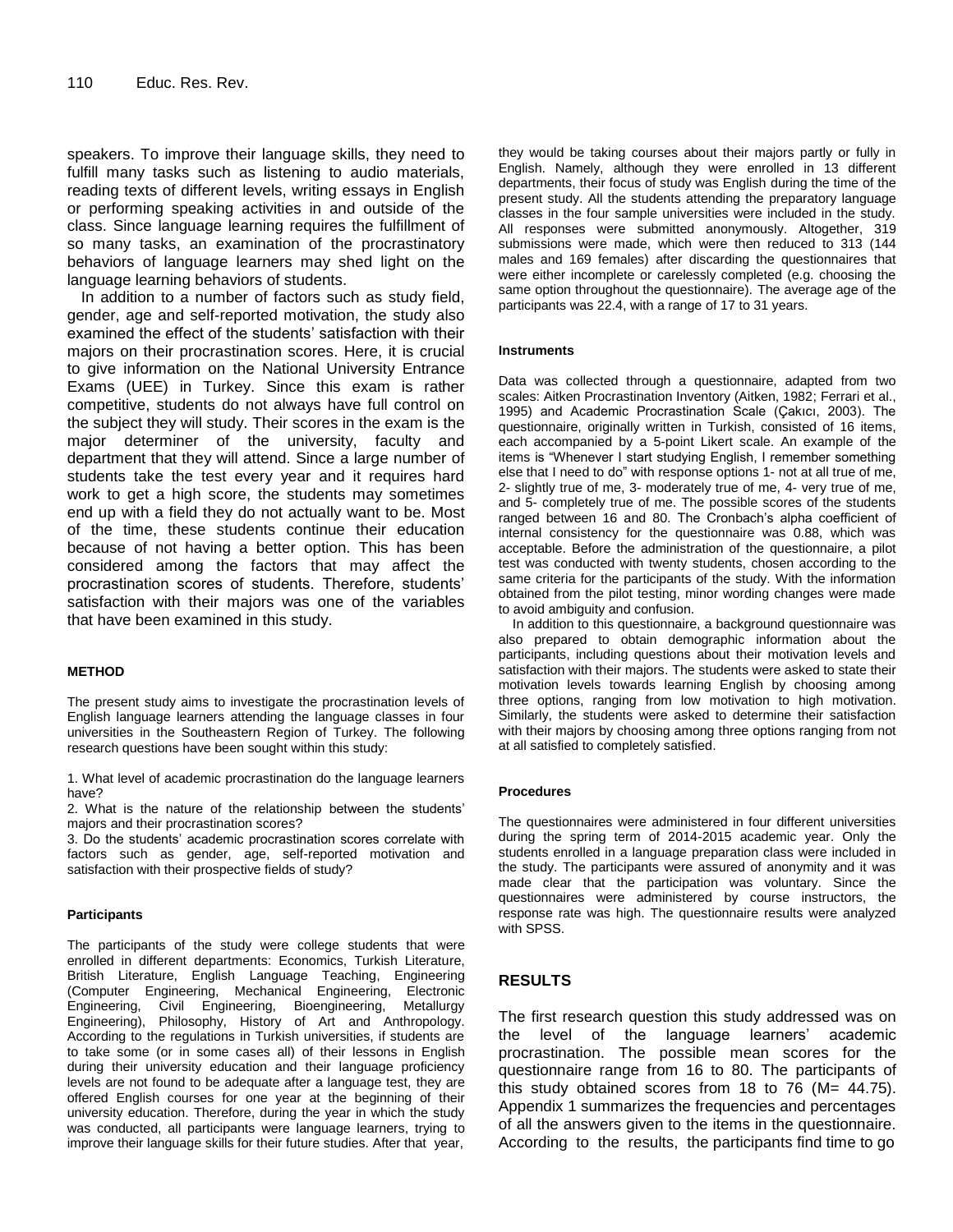| <b>Departments</b>                            | f   | M     | <b>SD</b> |
|-----------------------------------------------|-----|-------|-----------|
| <b>British Literature</b>                     | 72  | 39.82 | 13.61     |
| English Language Teaching                     | 40  | 41.25 | 10.22     |
| Art and philosophy                            | 35  | 41.69 | 10.29     |
| Economics                                     | 34  | 42.59 | 12.90     |
| <b>Turkish Literature</b>                     | 20  | 47.10 | 13.31     |
| Anthropology                                  | 26  | 50.31 | 11.59     |
| Engineering                                   | 86  | 50.40 | 12.79     |
| Total                                         | 313 | 44.75 | 13.08     |
| Age                                           |     |       |           |
| 19 and younger                                | 192 | 44.44 | 12.58     |
| $20 - 25$                                     | 105 | 46.26 | 13.48     |
| 26 and older                                  | 16  | 38.63 | 15.01     |
| Total                                         | 313 | 44.75 | 13.08     |
| Self-reported motivational levels             |     |       |           |
| low                                           | 69  | 55.29 | 11.87     |
| moderate                                      | 71  | 46.01 | 11.27     |
| high                                          | 173 | 40.04 | 11.63     |
| Total                                         | 313 | 44.75 | 13.07     |
| Satisfaction with major (satisfaction levels) |     |       |           |
| Not at all satisfied                          | 26  | 50.31 | 12.99     |
| Moderately satisfied                          | 144 | 47.10 | 12.60     |
| Completely satisfied                          | 143 | 41.39 | 12.79     |
| Total                                         | 313 | 44.76 | 13.08     |

**Table 1.** Frequencies, means and standard deviations for academic procrastination by department, age, selfreported motivational levels, and satisfaction with majors.

over the subjects that they have learnt before English exams (Item 4; very true of me: %26.3; completely true of me: 33.1%). Nevertheless, they may put off studying boring things until the last minute (Item 8; M= 3.22; very true of me: 14.7%; completely true of me: 23.8%). The answers given to the items about the submission of assignments showed that the students generally completed their English assignments and projects on time and they did not fail to submit them. For instance, the answers given to Item 15 reflect that only 13.6% have difficulties in completing their assignments on time (very true of me: 4.5%; completely true of me: 9.1%). Similarly, the responses given to Item 11 reflect that the students submitted their assignments on time (M= 2.04; very true of me: 21.2%; completely true of me: 42.2%). However, the answers given to Item 2 suggest that they generally delay their English assignments/projects until the last minute (M= 3.47; very true of me: 19%; completely true of me: 28.3%).

The examination of the procrastination scores of the students from different departments indicated that the lowest mean scores belonged to the departments of British Literature and English Language Teaching (Table 1). Since the data would be difficult to interpret otherwise, the scores of the students from the departments of engineering (Computer Engineering, Mechanical Engineering, Electronic Engineering, Civil Engineering, Bioengineering, Metallurgy Engineering) were examined together and the students in this group had the highest procrastination scores of all groups ( $M = 50.40$ , SD = 12.80). According to the results of the one-way ANOVA, the difference between groups was statistically significant  $[F(6,306) = 6.93, p<.001, \eta^2 = 0.11]$ . Post-hoc Tukey HSD results indicated that the scores of the engineering students were significantly higher than the scores obtained by four other departments: British Literature (M= 39.82, SD = 13.61), English Language Teaching  $(M=$ 41.25, SD = 10.22), Art and Philosophy (41.69, SD  $=10.29$ ) and Economics (M= 42.59, SD  $=12.90$ ).

To determine the relationship between gender and procrastination scores, an independent samples t-test was calculated. As seen in Table 1, men had significantly higher procrastination scores (M= 49.54) than women (M= 40.67) [t (311) = -6.34, *p<0*)].

The frequencies, means and standard deviations of the participants" academic procrastination according to age factor are presented in Table 1. Since the students' ages were close, they were classified under three groups. The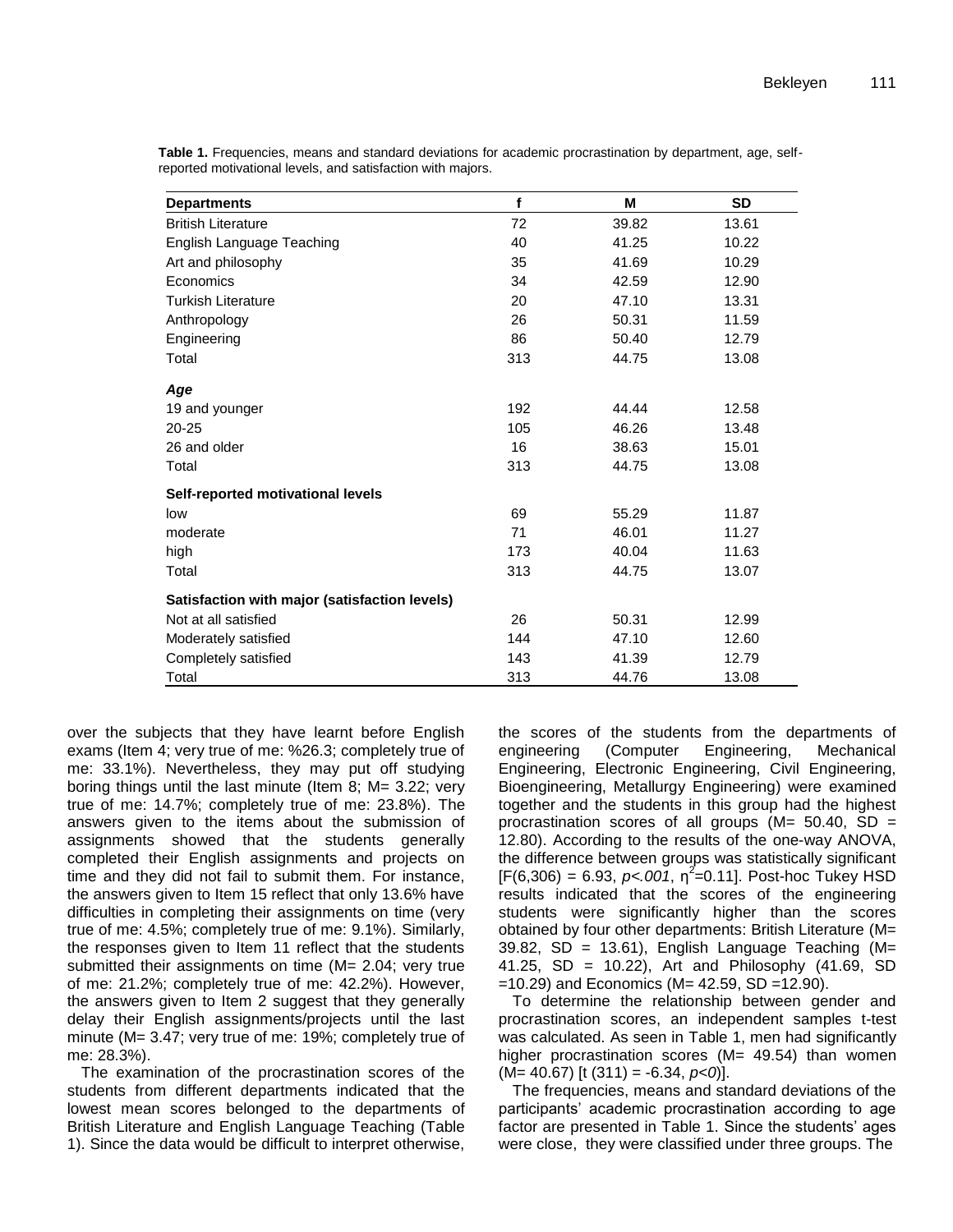|  | Table 2. Gender difference in procrastination scores. |  |
|--|-------------------------------------------------------|--|
|--|-------------------------------------------------------|--|

| Gender |     | м     | SD    | 2-tail significance |
|--------|-----|-------|-------|---------------------|
| Female | 169 | 40.67 | 11 74 | 0.00                |
| Male   | 144 | 49.54 | 12.96 |                     |
|        |     |       |       |                     |

t=-6.34, df=311, p=0.

findings indicate that students who were older than 25 shared the lowest scores, followed by students that were 19 and younger while those with ages between 20-25 had the highest scores. Nonetheless, the ANOVA results did not reveal a significant difference between age and procrastination scores.

Table 1 shows the mean scores of the students with high, moderate and low self-reported motivational levels. As can be seen in the table, the students who reported having low motivation had the highest procrastination scores (M=  $55.29$ , SD = 11.87). They were followed by the students with moderate (M=  $46.01$ , SD = 11.27) and high levels of motivation ( $M = 40.04$ ,  $SD = 11.63$ ).

An ANOVA was calculated to find out whether the differences between the scores of students with different levels of self-reported motivation were significant. The results suggested a significant difference between the groups [F  $(2,310) = 43.13$ , p<.001,  $\eta^2 = 0.21$ ]. Post-hoc comparisons using the Tukey HSD test indicated a statistically significant difference among all the groups. Namely, the procrastination scores of students with high, moderate and low motivation levels differed significantly.

Another variable examined in the study was the students" satisfaction with their majors. As Table 1 suggests, the students who were not satisfied with their majors had the highest procrastination scores (M= 50.31), while the students with complete satisfaction with their majors were less likely to report procrastination (M= 41.39). The ANOVA results indicated a statistically significant difference and a post-hoc Tukey HSD test showed the significant difference between the mean scores of the students with the highest satisfaction levels and the other two groups with lower satisfaction levels  $[F(2,310) = 9.95, p < .001, \eta^2 = 0.06]$ . Here, it may be useful to mention that the motivational levels of the students differed according to their departments. The students of the departments of British Literature and English Language Teaching had the lowest mean scores (M= 39.82 and 41.26 respectively), whereas the students of the departments of Anthropology and Engineering had the highest (M= 50.31 and 50.40, respectively). The implications of these findings will be further explored in the discussion section.

Correlations among major variables are presented in Table [3.](http://onlinelibrary.wiley.com/doi/10.1111/bjep.12079/full#bjep12079-tbl-0002) To summarize, academic procrastination of language learners showed significant correlation with department, gender, motivation and satisfaction with major. In addition to the findings mentioned above, significant positive correlations were found between department and satisfaction with major. Furthermore, motivation appeared to be correlated with gender and satisfaction with major.

Multiple regression was used to determine the extent to which the variables predicted academic procrastination. A summary of this analysis is presented in Table 4. An examination of the standardized regression coefficients (β) revealed that the greatest contributor to the prediction model was motivation ( $β = -.40$ ,  $p < .01$ ). Standardized regression coefficients (β) for gender and satisfaction with major were 0.28 (p<.01) and -0.12, (p<.05) respectively while department and age had no significant effects.

#### **DISCUSSION**

The present study aimed to examine the academic procrastination of language learners. The students' overall procrastination scores were not very high. They generally found time to study before their exams and submitted their assignments on time. Nevertheless, the students did admit to some form of procrastination in their academic work. Most students reported procrastinating until last minute in their study time. As suggested by Ackerman and Gross (2005), they may also submit perfunctory work as a concomitant of lagging behind. Research has shown that procrastinators have the same desire to work at the beginning of a task as others (Steel et al., 2001). However, they tend to work less to attain their goals since they devote a lot of time to do irrelevant tasks while the chief task is deferred.

As suggested by Van Eerde (2003), the role of gender on procrastination has not been consistent since quite different findings were obtained in different studies. Though many studies were equivocal in their findings and did not lead to significant results, the bulk of evidence still point to men scoring higher than women (Van Eerde, 2003; Steel, 2007; Özer et al., 2009). Not surprisingly, the findings obtained from the present study reflected that men procrastinated significantly more than women. Another study performed with Turkish participants by Klassen and Kuzucu (2009) resulted with similar findings. They explored the academic procrastination and motivation variables of 508 adolescents in a secondary school in Turkey and found that adolescent boys procrastinated more than girls. In a study conducted in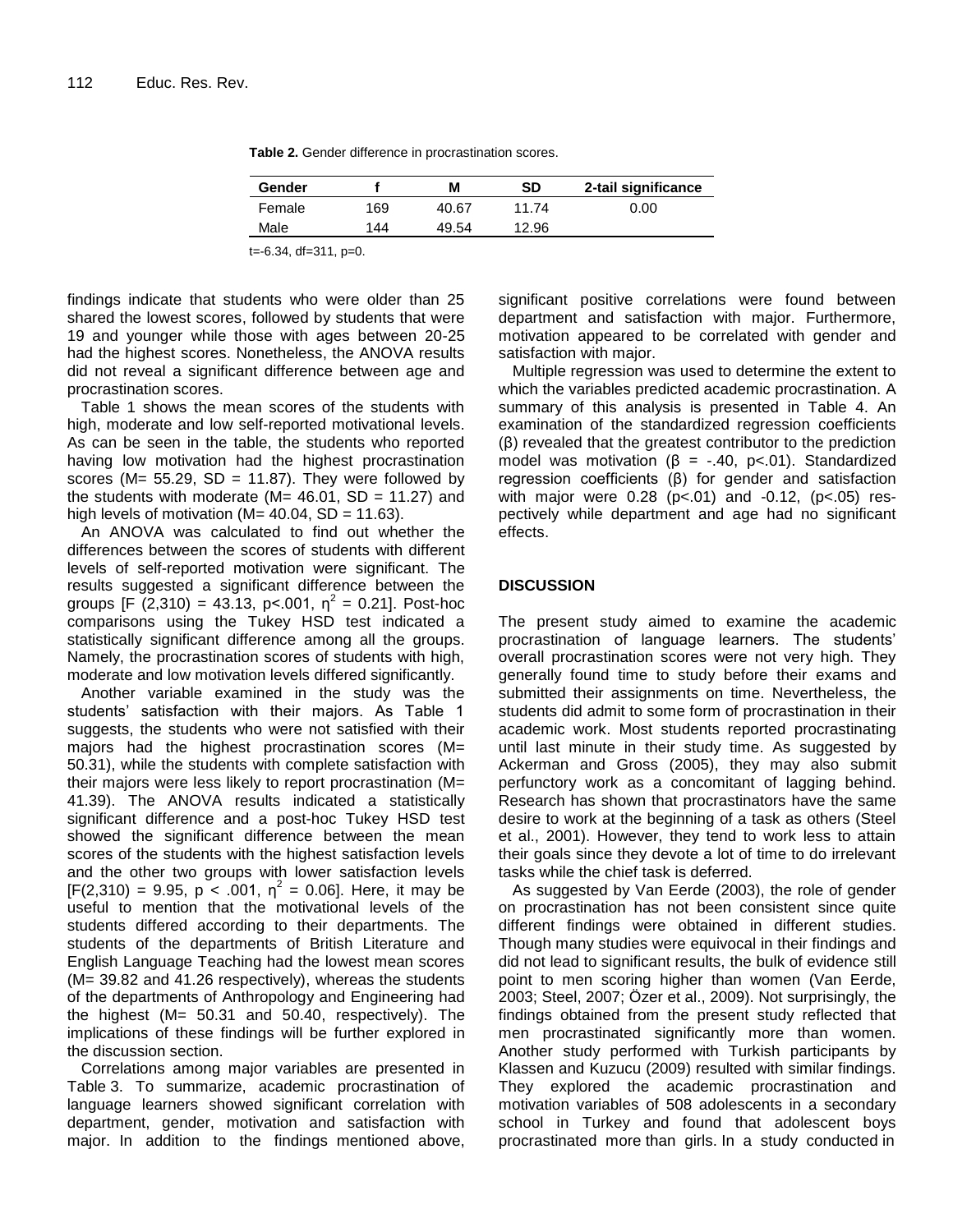|                          |         | 2                        |                          |                          |                          | 6 |
|--------------------------|---------|--------------------------|--------------------------|--------------------------|--------------------------|---|
| Academic procrastination | ٠       |                          |                          |                          |                          |   |
| Department               | $.10*$  | $\overline{\phantom{0}}$ |                          |                          |                          |   |
| Gender                   | $.33**$ | $.17***$                 | $\overline{\phantom{0}}$ |                          |                          |   |
| Age                      | $-.02$  | $-.24**$                 | $.16***$                 | $\overline{\phantom{0}}$ |                          |   |
| Satisfaction             | $-24**$ | $.26**$                  | $-11*$                   | .01                      | $\overline{\phantom{0}}$ |   |
| with major               |         |                          |                          |                          |                          |   |
| Motivation               | $-46**$ | $-0.08$                  | $-13**$                  | $-.02$                   | $.26**$                  |   |

**Table 3.** Correlation values among variables.

\**p* < .05; \*\**p* < .01.

**Table 4.** Summary of multiple regression for variables predicting academic procrastination (N=313).

| <b>SEB</b>      |         | D        |
|-----------------|---------|----------|
| 0.03<br>0.28    | 0.63    | 0.53     |
| 1.32<br>0.28    | 5.51    | $0.00**$ |
| $-0.06$<br>1.11 | $-1.16$ | 0.25     |
| $-0.12$<br>1.08 | $-2.24$ | $0.03*$  |
| $-0.40$<br>0.80 | -7.89   | $0.00**$ |
|                 |         |          |

 $p < .05$ ;  $p < .01$  R = .556 R<sup>2</sup> = .309 F (5,307) = 27.50.

one of the prominent universities of Turkey, it was found that female students outperformed males in academic achievement, which was entailed to better class attendance, study skills and motivation (Dayıoğlu and Türüt-Aşık, 2007). Özer et al. (2009) attributed this difference to the behavior patterns, which may stem from culture. According to their explanation, in collectivist cultures like the Turkish culture, women may feel the need to be more organized and successful.

The self-reported motivational levels of the participants correlated negatively with their procrastination scores. In previous studies, motivation was reported to be an important factor that affected procrastination behaviors of students. Most other studies reported similar findings. Lee (2005) found that high procrastination was connected to lack of self-determined motivation along with low incidence of flow state. In another study that scrutinized the predictors of academic motivation, Kandemir (2014) found that academic motivation had a significant negative relationship with academic procrastination. Similarly, Çavuşoğlu and Karataş (2015) indicated that both intrinsic and extrinsic motivations were direct predictors of academic procrastination. As known, motivation level changes according to the individual"s expectancy of an outcome. This may be connected to another finding of the study, which reflected the negative correlation between students" satisfaction with their departments and their procrastination scores. As mentioned before, the students in Turkey do not always have full control on choosing their majors. The participants of the study were university students, who tried to improve their English proficiency levels for their prospective studies. Students who were not satisfied with their prospective majors and consequently had lower expectations concerning their forthcoming studies tended to procrastinate more than others.

This study included participants from a large number of departments, including Economics, Turkish Literature, British Literature, English Language Teaching, Engineering, Philosophy, History of Art and Anthropology. When their procrastination scores were compared, it was found that the lowest mean scores belonged to the departments of British Literature and English Language Teaching. Since learning English is more crucial for the students of these two departments, this is not surprising. This finding also strengthens the previously mentioned finding about motivation. Presumably, the students of the departments of British Literature and English Language Teaching attributed more importance to learning English, a crucial factor for them to pursue their prospective careers that led them to procrastinate less.

As mentioned by Steel (2007), people tend to show less procrastinatory behavior as they get older. In this study, age was not found to be correlated with the procrastinatory behaviors of the participants. Although, the students who were older than 25 procrastinated less than the others, this finding should be evaluated with caution since it did not lead to any significant results.

Procrastination may provide a relief in the university life with more time for socializing and release of stress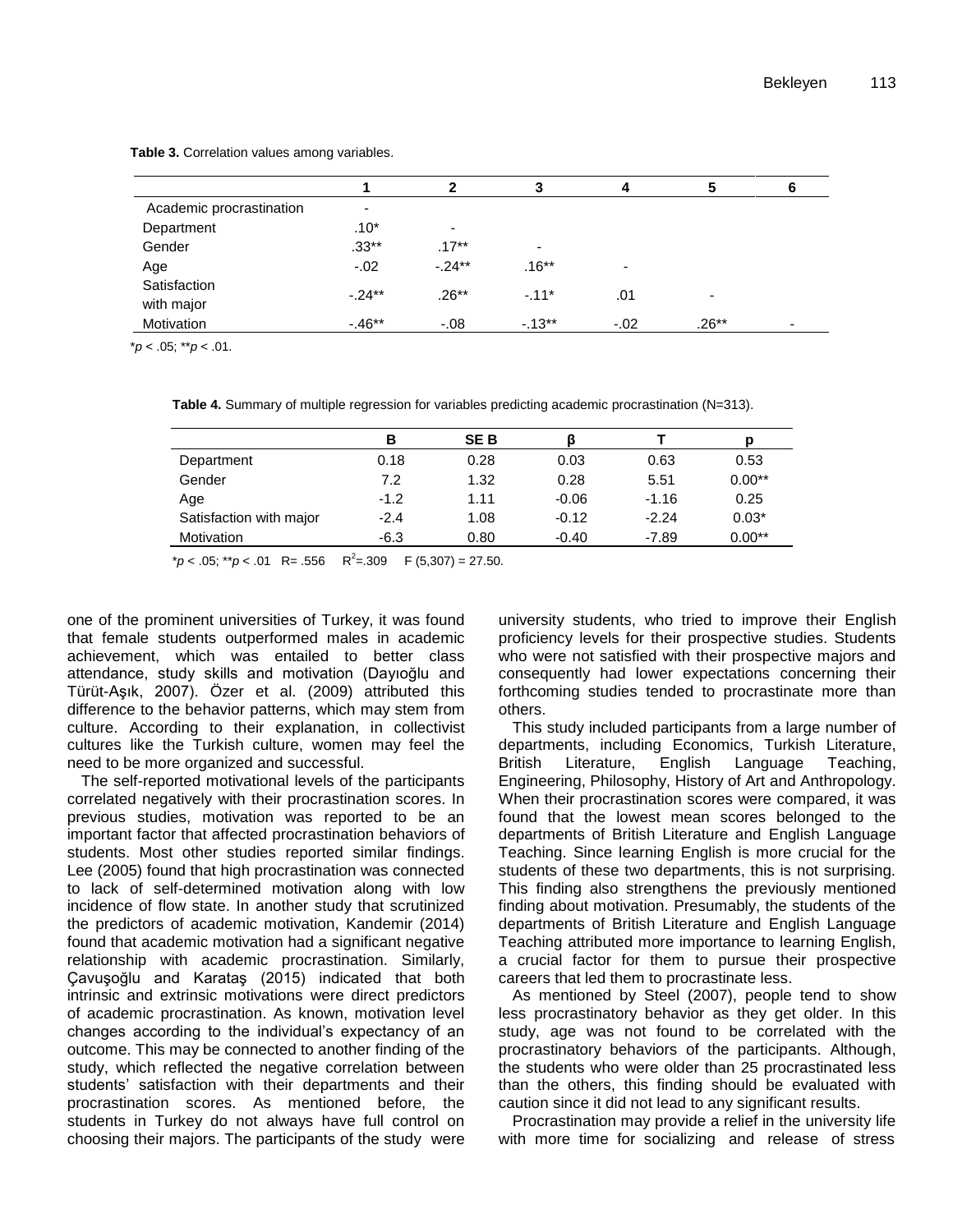(Partzek et al., 2012). Some procrastinators may even claim that they work best under time pressure (Ferrari, 2001) and consequently, those who claim to work well under stress and time pressure procrastinate intentionally to get better results (Chu and Choi 2005). However, research has shown that instead of working well under pressure, dilatory students complete less of a task and display less accurate results (Ferrari, 2001). This may stem from the fact that chronic procrastinators are not good at determining the necessary time that is needed to complete a task and their tardy behavior leads to spending less time on tasks (Ferrari, 2001; Klassen et al., 2008).

The results of the present study need to be considered in light of three main limitations: First, the sample of the study consisted of university students in the southeastern part of Turkey and a larger sample could have led to different results. Second, the study is based on the students' self-reports, which can be subjective. Moreover, it should be recognized that the study was conducted on university students, whereas different findings could have been obtained with students that had different backgrounds.

#### **CONFLICTS OF INTERESTS**

The author has not declared any conflict of interests.

#### **REFERENCES**

- Ackerman DS, Gross BL (2005). My instructor made me do it: Task characteristics of procrastination. J. Market. Educ. 27(1):5-13. http://dx.doi.org/10.1177/0273475304273842
- Beswick GR, Rothblum ED, Mann L (1988). Psychological antecedents of student procrastination. Austr. Psychol. 23:207-217. http://dx.doi.org/10.1080/00050068808255605
- Boice R (1996). Procrastination and blocking: A novel, practical approach. Westport, Conn: Praeger.
- Burka J, Yuen LM (1990). Procrastination: Why You Do It, What To Do About It. New York: Da Capo Press.
- Cao L (2012). Differences in procrastination and motivation between undergraduate and graduate students. J. Scholarship Teach. Learn. 12(2):39-64.
- Cavusoglu C, Karatas H (2015). Academic Procrastination of Undergraduates: Self-determination Theory and Academic Motivation. Anthropol. 20(3):735-743.
- Chu AH, Choi JN (2005). Rethinking Procrastination: Positive Effects of "Active" Procrastination Behavior on Attitudes and Performance. J. Soc. Psychol. 245(3):245-264. http://dx.doi.org/10.3200/SOCP.145.3.245-264
- Çakıcı DÇ (2003). Lise ve Üniversite Öğrencilerinde Genel Erteleme ve Akademik Erteleme Davranışının İncelenmesi. Unpublished master's thesis. Ankara: Ankara University, Institute of Educational Sciences.
- Dayıoğlu M, Türüt-Aşık S (2007). Gender differences in academic performance in a large public university in Turkey. Higher Educ. 53:255-277. http://dx.doi.org/10.1007/s10734-005-2464-6
- Fernie BA, Spada MM (2008). Metacognitions about Procrastination: A Preliminary Investigation. Behavioural and Cognitive Psychotherapy, 36:359-364. [http://dx.doi.org/10.1017/S135246580800413X](https://doi.org/10.1017/S135246580800413X)
- Ferrari JR (2001). Procrastination as self-regulation failure of performance: Effects of cognitive load, self-awareness and time limits on 'working best under pressure'. Euro. J. Personality 15:391-406.

http://dx.doi.org/10.1002/per.413

- Ferrari JR, Johnson JL, McCown WG (1995). Procrastination and Task Avoidance-Theory, Research and Treatment. New York: Plenum Press.
- Flett GL, Blankstein KR, Hewitt P, Koledin S (1992). Components of perfectionism and procrastination in college students. Soc. Behav. Personality 20(2):85-94.
- Hewitt PL, Flett GL (2007). When does conscientiousness become perfectionism? Curr. Psychiatry 6:49-60.
- Kandemir M (2014). Predictors of Academic Procrastination: Coping with Stress, Internet Addiction and Academic Motivation. World Appl. Sci. 32(5):930-938. http://dx.doi.org/10.5829/idosi.wasj.2014.32.05.60
- 
- Katz I, Eilot K, Nevo N (2014). "I'll do it later": Type of motivation, selfefficacy and homework procrastination. Motivation Emotion 38(1):111-119. http://dx.doi.org/10.1007/s11031-013-9366-1
- Kim KR, Seo EH (2015). The relationship between procrastination and academic performance: A meta-analysis. Personality and Individual Differences, 82:26-33. doi: The relationship between procrastination and academic performance: A meta-analysis. Personality and Individual Differences
- Klassen RM, Kuzucu E (2009). Academic procrastination and motivation of adolescents in Turkey. Educ. Psychol. 29(1):69-81. http://dx.doi.org/10.1080/01443410802478622
- Klassen RM, Krawchuk LL, Rajani S (2008). Academic procrastination of undergraduates: Low self-efficacy to self-regulate predicts higher levels of procrastination. Contemporary Educ. Psychol. 33:915-931. http://dx.doi.org[/10.1016/j.cedpsych.2007.07.001](http://dx.doi.org/10.1016/j.cedpsych.2007.07.001)
- Knaus WJ (1998). Do It Now! Break Procrastination Habit. New York: John Wiley and Sons, Inc.
- Lay CH (1986). At last, my research article on procrastination. J. Res. Personality, 20:474-495. [http://dx.doi.org/10.1016/0092-](http://dx.doi.org/10.1016/0092-6566(86)90127-3) [6566\(86\)90127-3](http://dx.doi.org/10.1016/0092-6566(86)90127-3)
- Lee E (2005). The relationship of motivation and flow experience to academic procrastination in university students. J. Genetic Psychol. 166(1):5-14.<http://dx.doi.org/10.3200/GNTP.166.1.5-15>
- Mann L (2016). Procrastination Revisited: A Commentary. Austr. Psychol. 51:47-51. http://dx.doi.org/10.1111/ap.12208
- Onwuegbuzie A (2000). Academic procrastinators and perfectionistic tendencies among graduate students. J. Soc. Behav. Pers. 15:103- 109.
- Özer BU, Demir A, Ferrari JR (2009). Exploring academic procrastination among Turkish Students: Possible Gender Differences in Prevalence and Reasons. J. Soc. Psychol. 149(2):241- 257[. http://dx.doi.org/10.3200/SOCP.149.2.241-257](http://dx.doi.org/10.3200/SOCP.149.2.241-257)
- Patrzek J, Grunschel C, Fries S (2012). Academic Procrastination: The Perspective of University Counsellors. Int. J. Advancement Counsel. 34:185-201. http://dx.doi.org/10.1007/s10447-012-9150-z
- Perrin CJ, Miller N, Haberlin AT, Ivy JW, Meindl JN, Neef NA (2011). Measuring and reducing college students' procrastination. J. Appl. Behav. Anal. 44:463-474. http://dx.doi.or[g/10.1901/jaba.2011.44-463](https://dx.doi.org/10.1901%2Fjaba.2011.44-463)
- Pychyl TA, Morin RW, Salmon BR (2000). Procrastination and the planning fallacy: An examination of the study habits of university students. J. Soc. Behav. Pers. 15(5):135-150.
- Solomon L, Rothblum E (1984). Academic procrastination: Frequency and cognitive-behavioral correlates. J. Counsel. Psychol. 31:503-509.
- Steel P (2007). The Nature of Procrastination: A Meta-Analytic and Theoretical Review of Quintessential Self-Regulatory Failure. http://dx.doi.org/10.1037/0033-2909.133.1.65
- Steel P, Klingsieck KB (2016). Academic Procrastination: Psychological Antecedents Revisited. Austr. Psychol. 51:36-46. http://dx.doi.org/10.1111/ap.12173
- Steel P, Brothen T, Wambach C (2001). Procrastination and personality, performance, and mood. Pers. Individ. Diff. 30:95-106.
- Van Eerde W (2003). A meta-analytically derived nomological network of procrastination. Pers. Individ. Diff. 35:1401-1418. http://dx.doi.org/10.1016/S0191-8869(02)00358-6.